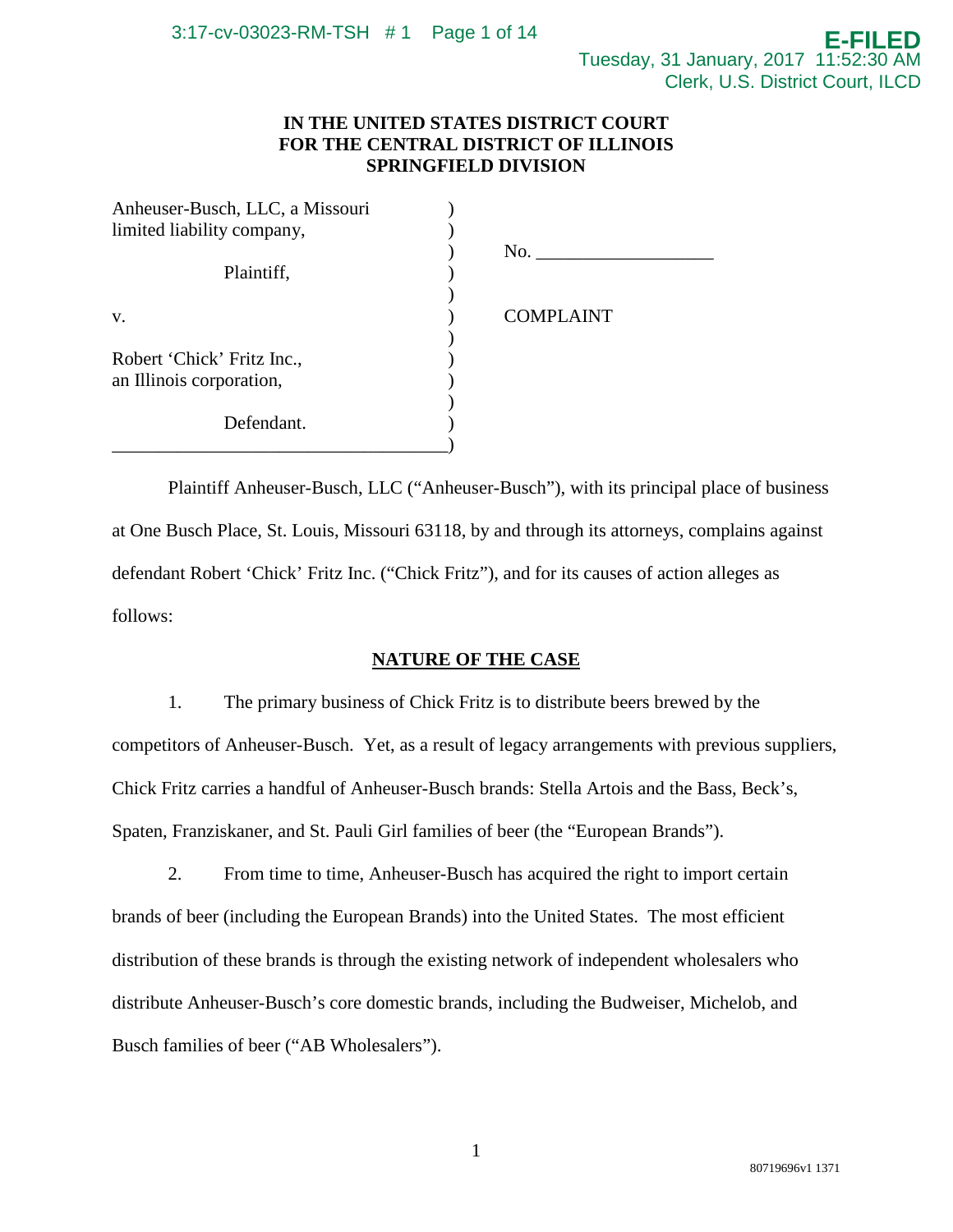#### 3:17-cv-03023-RM-TSH # 1 Page 2 of 14

3. Section 7(1.5) of the Illinois Beer Industry Fair Dealing Act ("BIFDA"), 815 ILCS 720/7(1), sets forth a process to determine reasonable compensation in the event a brewer terminates distribution rights held by a wholesaler and the brewer's products make up 10% or less of the total annual volume of the wholesaler's business for all beer products supplied by all brewers.

4. Anheuser-Busch and/or the AB Wholesalers have successfully completed the transfer of distribution rights for the European Brands upon payment of reasonable compensation with all but one non-AB Wholesaler in Illinois who falls under the 10% threshold set out in BIFDA Section  $7(1.5)$ . Chick Fritz is the only wholesaler in Illinois who has refused to transition these Anheuser-Busch brands to the AB Wholesalers pursuant to Section 7(1.5).

5. This action seeks a declaratory judgment that (1) the process set forth in BIFDA Section 7(1.5), 815 ILCS 720/7(1.5), applies to the termination of Chick Fritz's distribution rights in this matter because the total annual volume of all beer products supplied by Anheuser-Busch to Chick Fritz represents less than 10% of the total annual volume of Chick Fritz's business for all beer products supplied by all brewers; and (2) Anheuser-Busch offered Chick Fritz reasonable compensation for the fair market value of Chick Fritz's business with relation to the European Brands it distributes.

### **PARTIES**

6. Anheuser-Busch is a Missouri limited liability company with its principal place of business at One Busch Place, St. Louis, Missouri 63118. Anheuser-Busch is the leading brewer of beer in the United States. Its brands include the Budweiser, Michelob, and Busch families of beer, as well as craft brands such as Goose Island and imports such as Stella Artois.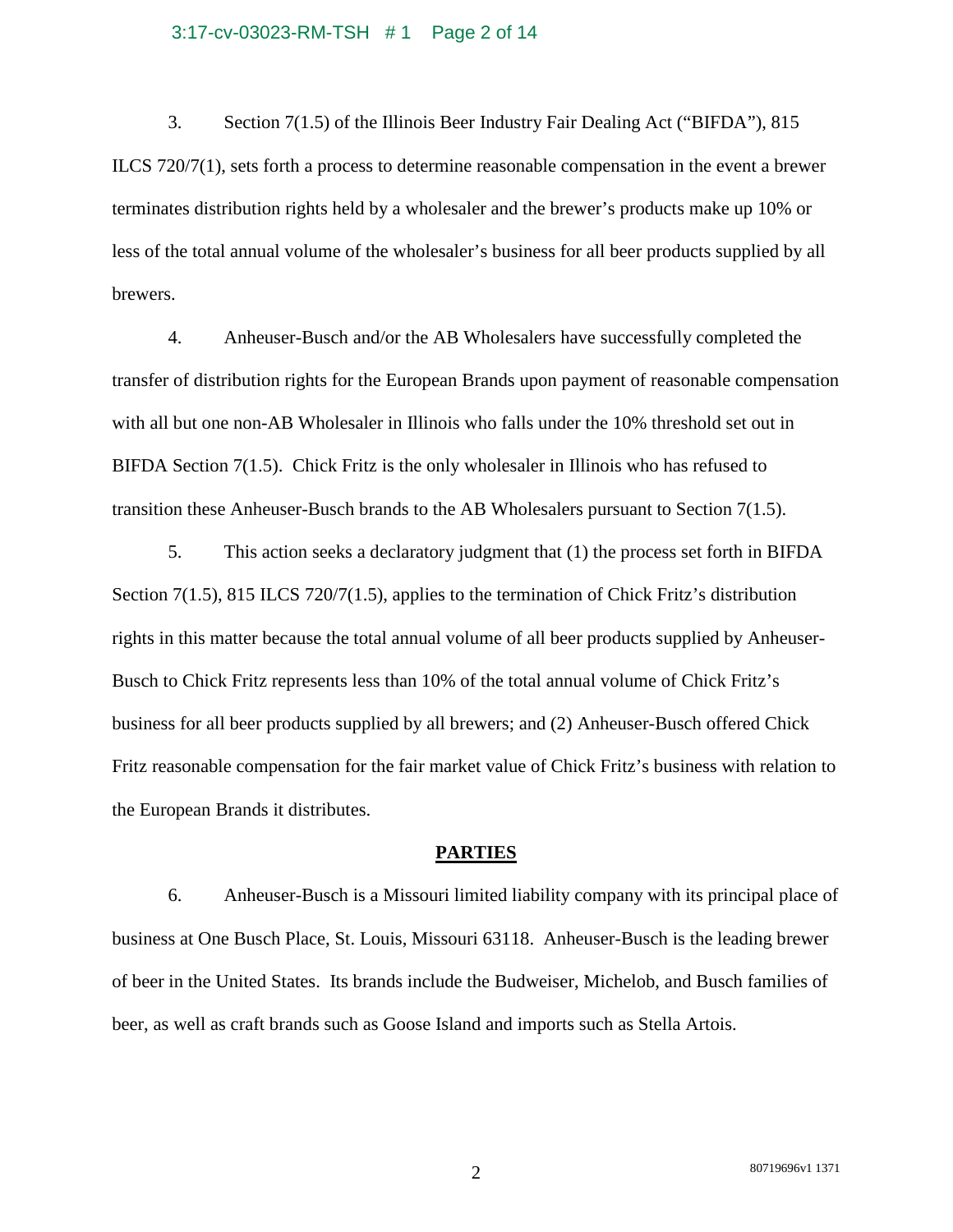## 3:17-cv-03023-RM-TSH # 1 Page 3 of 14

- a. The sole member of Anheuser-Busch, LLC is Anheuser-Busch Companies, LLC, a Delaware limited liability company with its principal place of business at One Busch Place, St. Louis, Missouri 63118.
- b. The sole member of Anheuser-Busch Companies, LLC is Anheuser-Busch InBev Worldwide, Inc., a Delaware corporation with its principal place of business at One Busch Place, St. Louis, Missouri 63118.

7. Chick Fritz is an Illinois corporation with places of business at 1000 Hazel Dell Road, Springfield, Illinois 62703, 2351 Mascoutah Avenue, Belleville, Illinois 62220, and 200 North Bellwood Drive, Alton, Illinois 62024. Chick Fritz primarily distributes beers brewed by Anheuser-Busch's competitors.

## **JURISDICTION AND VENUE**

8. This is an action for declaratory judgment. The Court has jurisdiction under 28 U.S.C. §§ 1332 and 2201. The amount in controversy exceeds the sum or value of \$75,000 (exclusive of interest and costs), there is complete diversity of citizenship, and an actual controversy exists between the parties. This Court also has jurisdiction over the parties pursuant to BIFDA, 815 ILCS 720/9.

9. Venue in this district is proper pursuant to 28 U.S.C. § 1391, as a substantial part of the events or omissions giving rise to the claim occurred in the Central District of Illinois and Chick Fritz resides in and is subject to jurisdiction in the Central District of Illinois.

10. Venue in the Springfield Division of the Central District of Illinois is proper because Chick Fritz has a place of business in Sangamon County, at 1000 Hazel Dell Road, Springfield, Illinois 62703, and distributes several of the European Brands in Cass, Menard,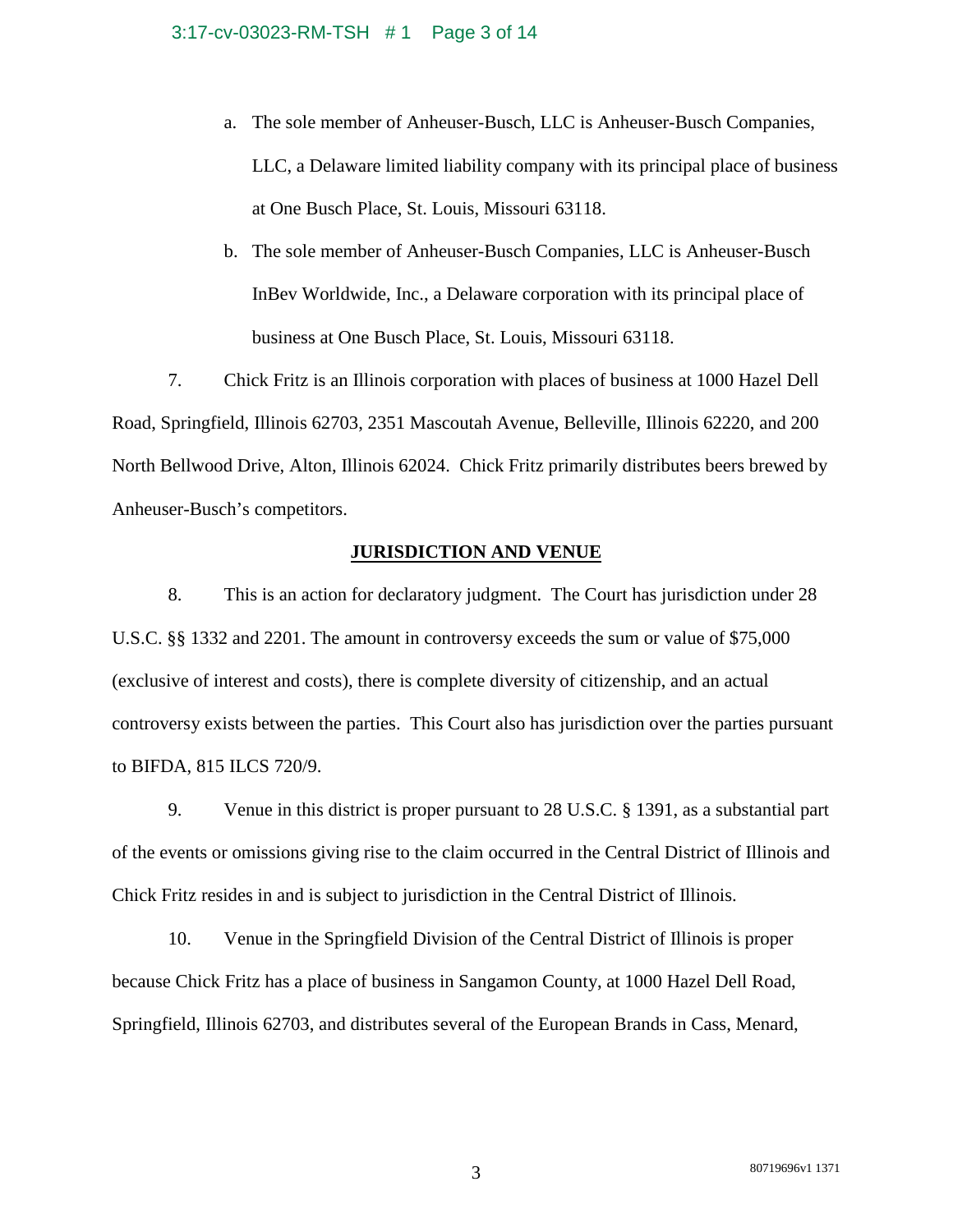#### 3:17-cv-03023-RM-TSH # 1 Page 4 of 14

Morgan, Scott, Sangamon, Greene, Macoupin, and Montgomery counties, all within the Springfield Division of the Central District of Illinois.

## **FACTS**

11. In Illinois, as in most of the United States, beer is sold through a three-tier distribution system. Brewers produce beer and sell it to wholesalers. Wholesalers, in turn, sell to retailers. Retailers sell to consumers for on-premise consumption (bars, restaurants, *etc.*) or off-premise consumption (grocery stores, liquor stores, *etc.*).

12. In the case of imported beers produced outside of the United States, international brewers sell their brands to importers located in the United States. With the exception of brewing the beer, the importer functions in the same way as a domestic brewer, selling the imported brands to a network of authorized wholesalers, who, in turn, sell to retailers.

13. Anheuser-Busch distributes its core domestic brands (including the Budweiser, Michelob, and Busch families of beer) in Illinois through a network of independent AB Wholesalers. The AB Wholesalers are each party to the Anheuser-Busch Wholesaler Equity Agreement. Each AB Wholesaler has an exclusive territory and sells Anheuser-Busch's products only to retailers located within that designated territory.

14. Over the past decade, Anheuser-Busch has acquired the right to import into the United States certain brands of beer, including the European Brands.

15. Effective February 1, 2007, Anheuser-Busch became the exclusive United States importer of brands including Stella Artois and the Bass and Beck's families of beer.

16. Effective June 1, 2012, Anheuser-Busch became the exclusive United States importer of St. Pauli Girl brands.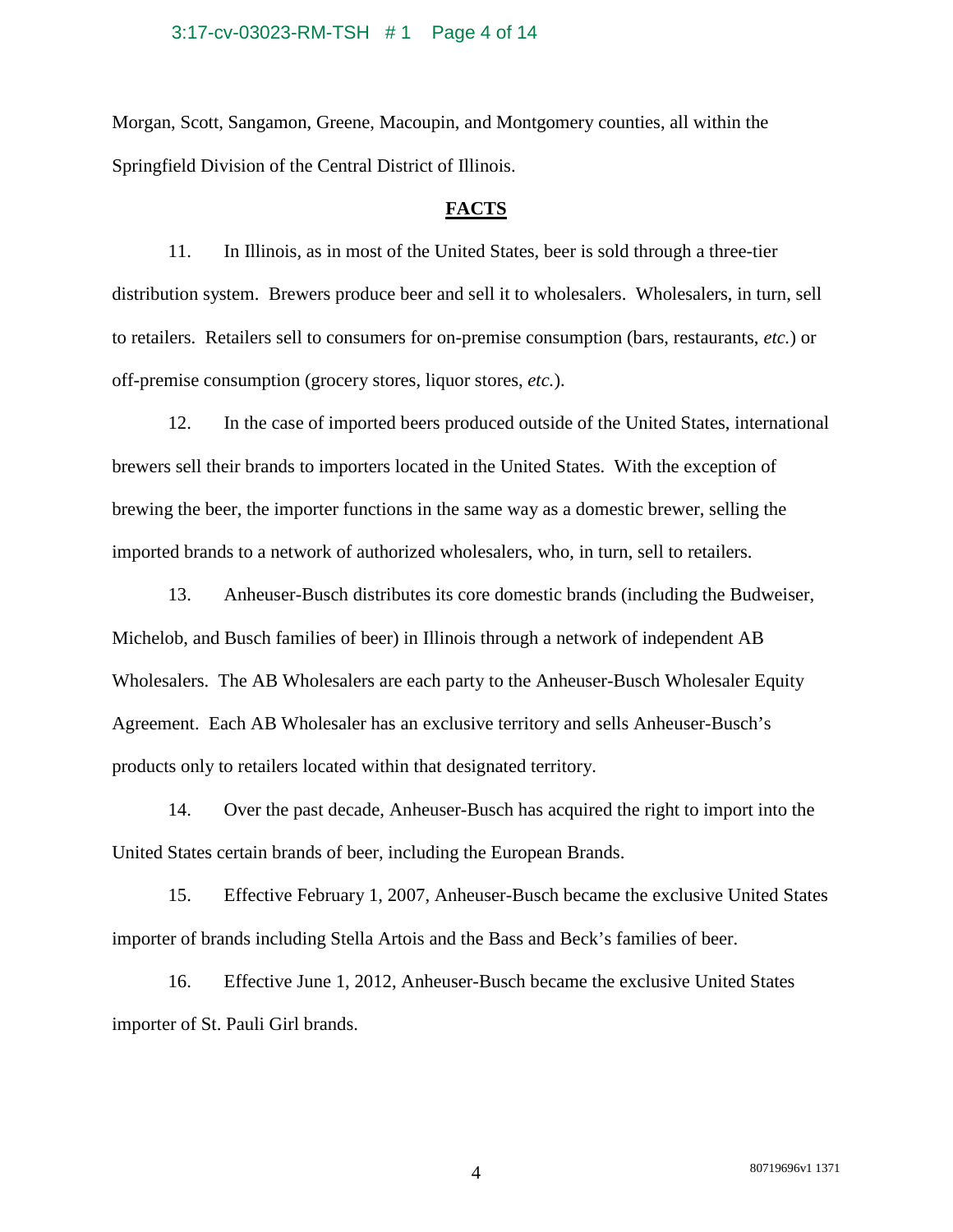#### 3:17-cv-03023-RM-TSH # 1 Page 5 of 14

17. Effective January 1, 2013, Anheuser-Busch became the exclusive United States importer of the Spaten and Franziskaner brands.

18. Chick Fritz distributes beer in southern Illinois. It is not an AB Wholesaler.

19. The only Anheuser-Busch brands that Chick Fritz distributes are the European Brands. Chick Fritz carries the European Brands in certain portions of its territory as a result of legacy arrangements with previous suppliers of those brands.

20. Chick Fritz distributes Spaten Lager, Spaten Dunkel, Spaten Optimator, Spaten Oktoberfest, Franziskaner, and Franziskaner Dunkel in Cass, Menard, Morgan, Scott, Sangamon, Greene, Macoupin, Montgomery, Calhoun, Jersey, Madison, Bond, St. Clair, Clinton, Washington, Monroe, Randolph, Marion, Jefferson, Effingham, Clay, Wayne, Hamilton, Saline, Pope, Johnson, Massac, Jasper, Crawford, Richland, Lawrence, Edwards, Wabash, White, Gallatin, and Hardin counties.

21. Chick Fritz distributes St. Pauli Girl Dark, St. Pauli Girl Lager, and St. Pauli NA in Mason, Cass, Menard, Morgan, Scott, Sangamon, Macoupin, Montgomery, Calhoun, Jersey, Madison, St. Clair, Monroe, and Randolph counties.

22. Chick Fritz distributes Beck's Oktoberfest in portions of Macoupin, Montgomery, Madison, and St. Clair counties.

23. Chick Fritz distributes Beck's Pilsner in St. Clair County.

24. Chick Fritz distributes Beck's Premium Light in portions of St. Clair County.

25. Chick Fritz distributes Beck's Dark, Beck's NA, and Beck's Sapphire in St. Clair County and portions of Monroe County.

26. Chick Fritz distributes Stella Artois in portions of Monroe and St. Clair counties.

27. Chick Fritz distributes Bass Ale in St. Clair, Monroe, and Randolph counties.

80719696v1 1371 5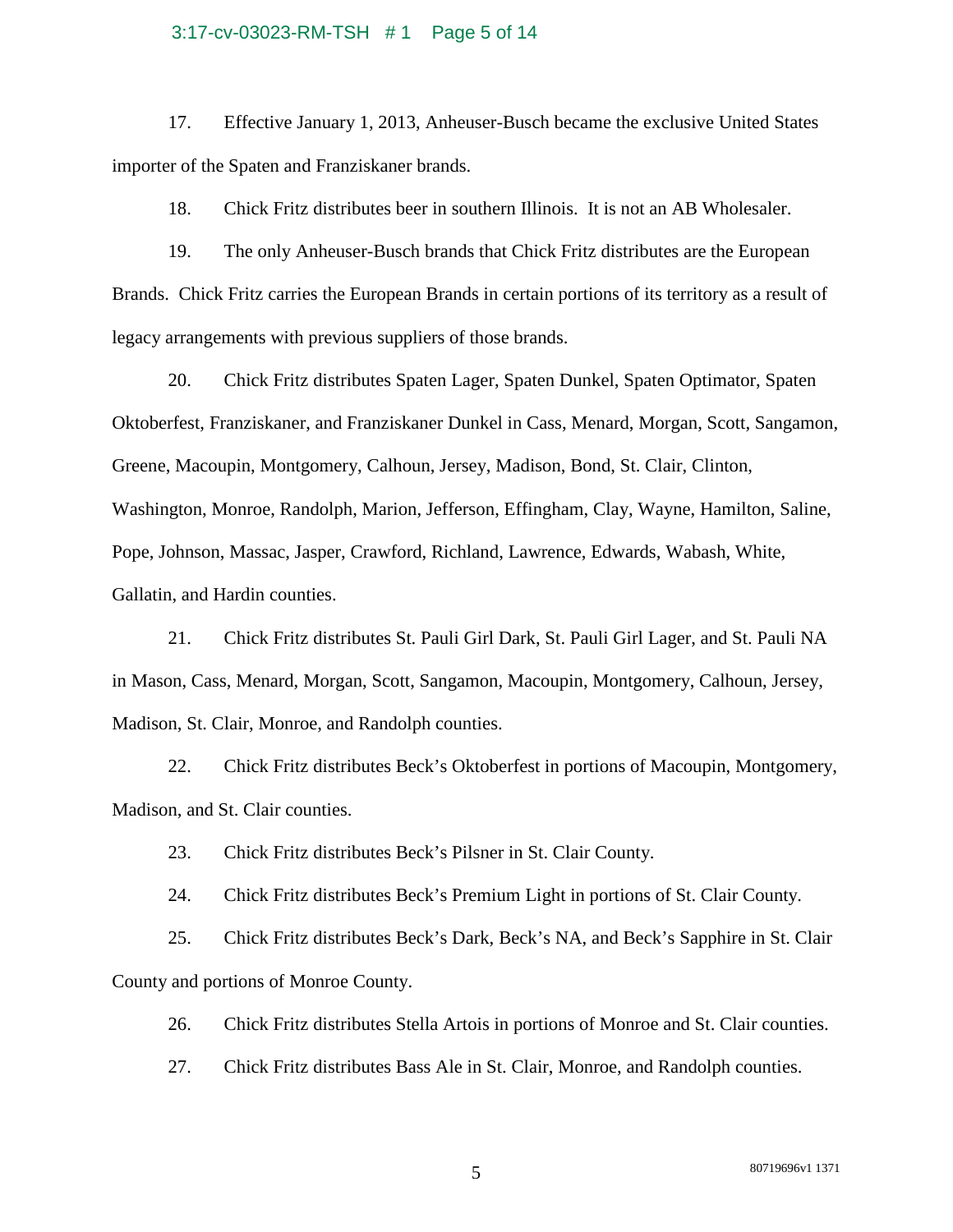## 3:17-cv-03023-RM-TSH # 1 Page 6 of 14

28. Anheuser-Busch has independent AB Wholesalers that distribute its core

domestic and other brands in all of the territories in which Chick Fritz distributes the European Brands.

29. The most efficient distribution system for Anheuser-Busch is to have all of its brands, including the European Brands, sold through Anheuser-Busch's network of AB Wholesalers.

30. InBev USA was the prior importer of Stella Artois and the Bass and Beck's families. The standard InBev USA distribution agreement contained a provision stating that the contract would terminate immediately if InBev USA ceased to be the importer:

> Wholesaler also agrees and acknowledges that Supplier [InBev USA] may end its relationship with a foreign manufacturer or seller as to one or more Supplier Products at any given time. Accordingly, and for whatever reason, should Supplier cease functioning as the United States Supplier of any one or more Supplier Products, Wholesaler agrees that it shall have no claim for compensation or cause of action against Supplier for damages of any kind whatsoever and *this Agreement shall terminate immediately* but only with regard to such Supplier Products that Supplier ceases to import.

(Emphasis added.)

31. The distribution agreement between Chick Fritz and Barton Beers, Ltd., the prior

importer of St. Pauli Girl, contained a similar provision:

Anything herein to the contrary notwithstanding, *this Agreement shall automatically terminate* with respect to any Subject Beverage concurrently with the termination of Barton's appointment as the importer/supplier of any such Subject Beverage, whether by agreement by Barton or otherwise. Barton shall not be liable to Distributor for any damages resulting from the termination of this Agreement as aforesaid.

(Emphasis added.)

32. In Illinois, the relationship between brewers and wholesalers is governed, in part,

by BIFDA.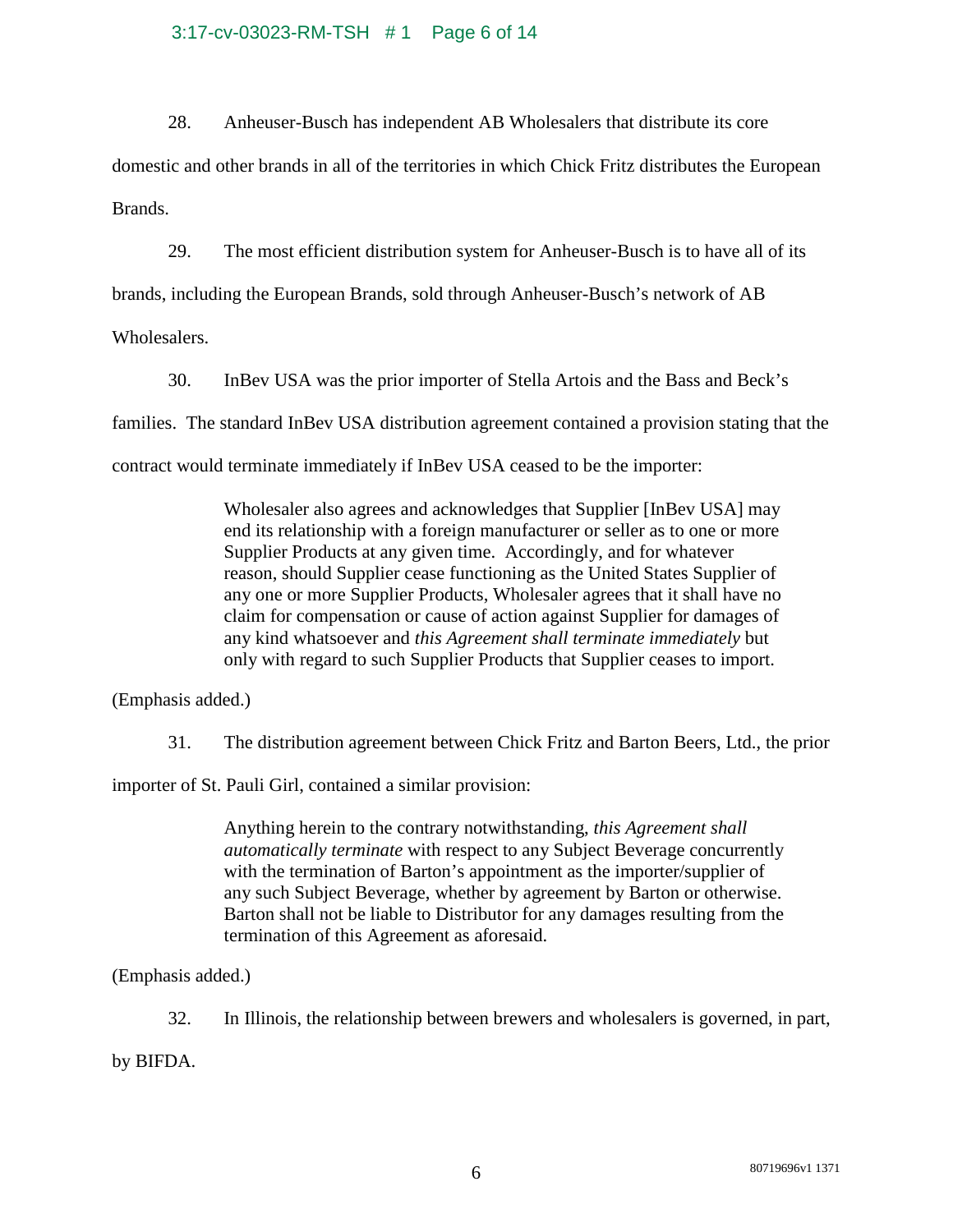## 3:17-cv-03023-RM-TSH # 1 Page 7 of 14

33. The purpose and effect of Section 7 of BIFDA is to require brewers who terminate distribution rights held by wholesalers without cause to pay reasonable compensation for the fair market value of the terminated wholesaler's business with relation to the affected brand or brands, and to set forth a process to determine reasonable compensation where the brewer's products make up 10% or less of the total annual volume of the wholesaler's business for all beer products supplied by all brewers.

34. Pursuant to Section 7(1) of BIFDA, 815 ILCS 720/7(1):

[A]ny brewer that cancels, terminates or fails to renew any agreement, or unlawfully denies approval of, or unreasonably withholds consent, to any assignment, transfer or sale of a wholesaler's business assets or voting stock or other equity securities, except as provided in this Act, shall pay the wholesaler with which it has an agreement pursuant to this Act reasonable compensation for the fair market value of the wholesaler's business with relation to the affected brand or brands.

35. Section 7(1.5) of BIFDA, 815 ILCS 720/7(1.5), applies if a brewer agrees to pay reasonable compensation as defined in subsection 7(1) "and the total annual volume of all beer products supplied by a brewer to a wholesaler pursuant to agreements between such brewer and wholesaler represents 10% or less of the total annual volume of the wholesaler's business for all beer products supplied by all brewers."

36. The total annual volume of all beer products supplied by Anheuser-Busch to

Chick Fritz represents 10% or less of the total annual volume of Chick Fritz's business for all beer products supplied by all brewers.

37. Section 7(1.5) of BIFDA, 815 ILCS 720/7(1.5), applies here.

38. Pursuant to Section 7(1.5) of BIFDA:

If a brewer is required to pay reasonable compensation as described in subsection (1) and the question of reasonable compensation is the only issue between the parties, the brewer shall, in good faith, make a written offer to pay reasonable compensation. The wholesaler shall have 30 days from receipt of the written offer to accept or reject the brewer's offer.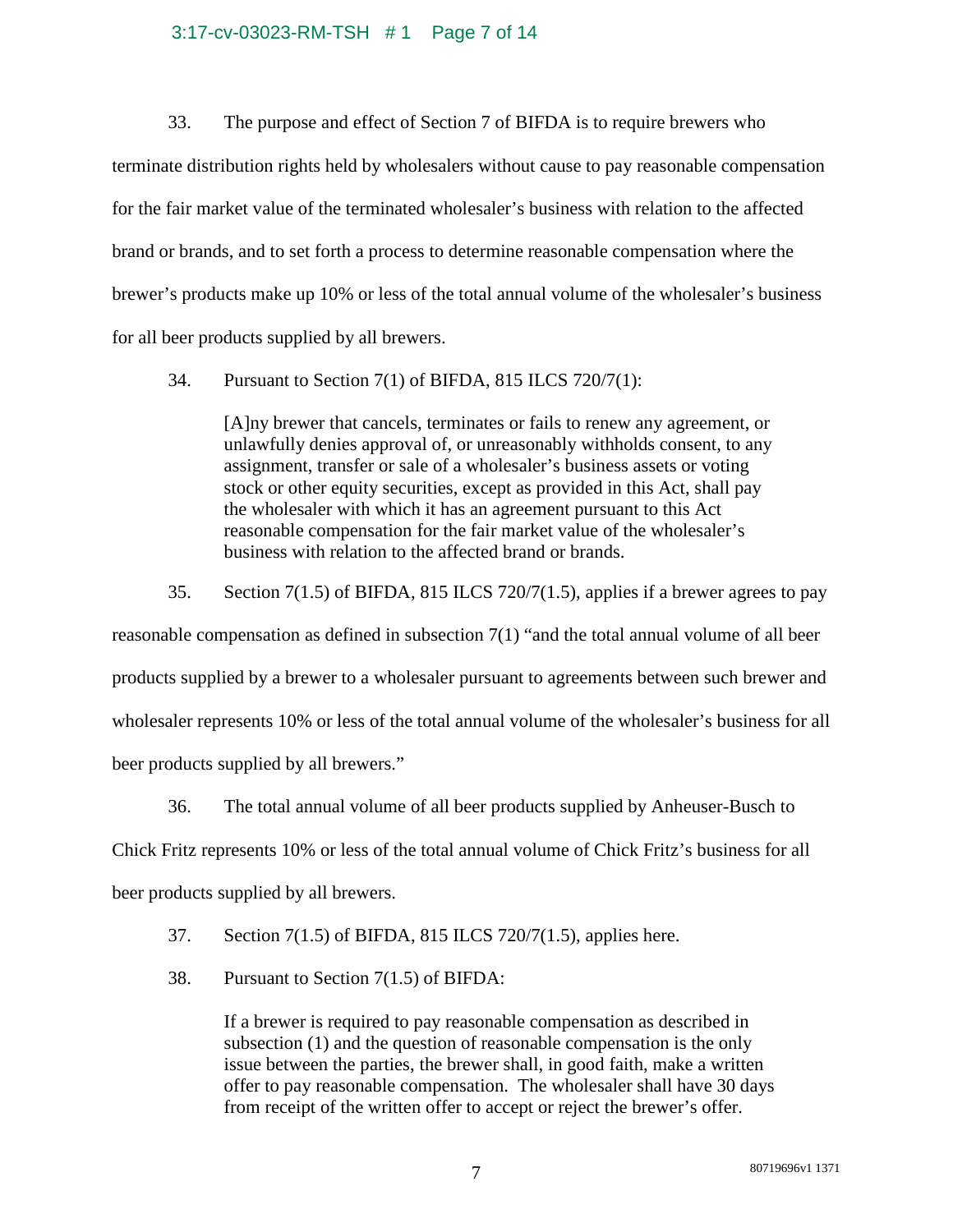# 39. Also pursuant to Section 7(1.5) of BIFDA:

If the wholesaler, in writing, accepts the written offer, the wholesaler shall surrender the affected brand or brands to the brewer at the time payment is received from the brewer. If the wholesaler does not, in writing, accept the brewer's written offer, either party may elect to submit the determination of reasonable compensation to expedited binding arbitration. If one party notifies the other party in writing that it elects expedited binding arbitration, the other party has 10 days from receipt of the notification to elect expedited binding arbitration or to reject the arbitration in writing. Failure to elect arbitration shall constitute rejection of the offer to arbitrate.

40. Section 7(1.5) of BIFDA also sets forth the relevant procedures if the brewer and wholesaler agree to expedited binding arbitration, 815 ILCS 720/7(1.5)(A); if the brewer elects expedited binding arbitration but the wholesaler rejects the offer to arbitrate, 815 ILCS  $720/7(1.5)(B)$ ; and if the wholesaler elects expedited binding arbitration but the brewer rejects, 815 ILCS 720/7(1.5)(C).

41. Anheuser-Busch has been prepared to engage in expedited arbitration with Chick Fritz to determine reasonable compensation for the fair market value of Chick Fritz's business with relation to the European Brands, but Chick Fritz has refused to engage in arbitration or cooperate in the process set forth in Section 7(1.5) of BIFDA. Instead, Chick Fritz maintains that Section 7(1.5) of BIFDA requires good cause for termination.

42. Anheuser-Busch and the AB Wholesalers whose exclusive territories overlap with Chick Fritz have made repeated attempts to amicably transition the European Brands from Chick Fritz to the AB Wholesalers for fair market value. Those efforts have been unsuccessful.

43. At the same time, all other non-AB Wholesalers in Illinois for whom Anheuser-Busch products represent 10% or less of their total annual sales volume have transferred the distribution rights for the European Brands to the AB Wholesalers for reasonable compensation.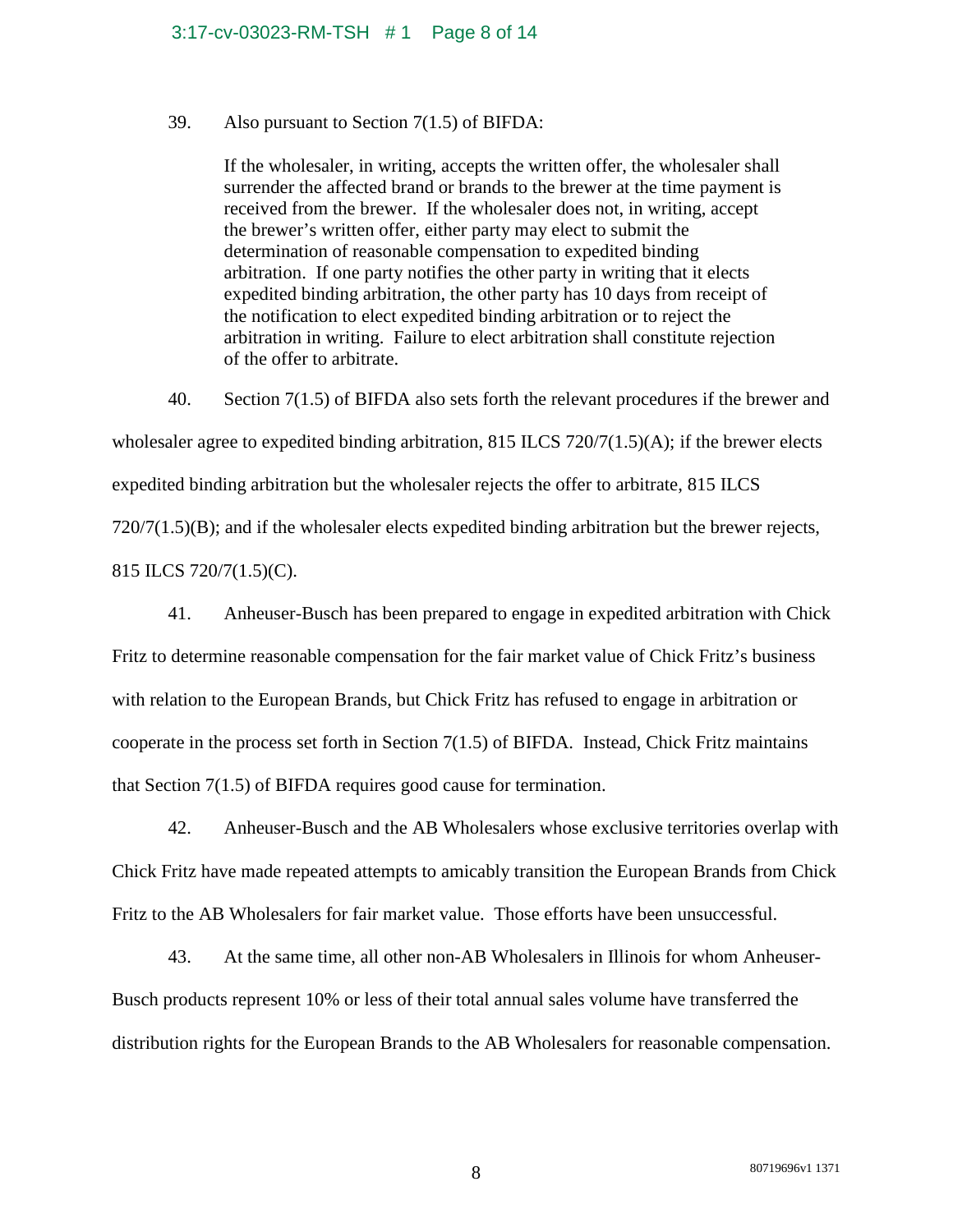#### 3:17-cv-03023-RM-TSH # 1 Page 9 of 14

44. For example, on December 22, 2014, Anheuser-Busch sent letters to eighteen non-AB Wholesalers in Illinois (including Chick Fritz) invoking Section 7(1.5) of BIFDA and seeking an amicable transition of the Spaten, Franziskaner, and St. Pauli Girl brands to AB Wholesalers. With the single exception of Chick Fritz, the other wholesalers reached an agreement to transfer the brands based on reasonable compensation for the fair market value of the brands.

45. Prior to that, Anheuser-Busch sent letters regarding Stella Artois and the Bass and Beck's families to every non-AB Wholesaler in Illinois who carried those brands and for whom Anheuser-Busch products represented less than the then-current statutory threshold set forth in Section 7(1.5). With the lone exception of Chick Fritz, the other non-AB Wholesalers reached an agreement to transfer the brands based on reasonable compensation for the fair market value of the brands.

46. Chick Fritz is the only holdout.

47. Chick Fritz is the only wholesaler in Illinois that takes the position that Section 7 of BIFDA requires good cause for termination.

48. On January 10, 2017, Anheuser-Busch offered Chick Fritz reasonable compensation for the fair market value of Chick Fritz's business with relation to the European Brands. For each of the European Brands, Anheuser-Busch offered to pay Chick Fritz a multiple of its gross profit on sales of that brand during the one-year period from January 1, 2016 to December 31, 2016. The gross profit multiples offered by Anheuser-Busch are as follows:

- a. Bass family: 5x
- b. Beck's family: 5x
- c. Stella Artois: 6.5x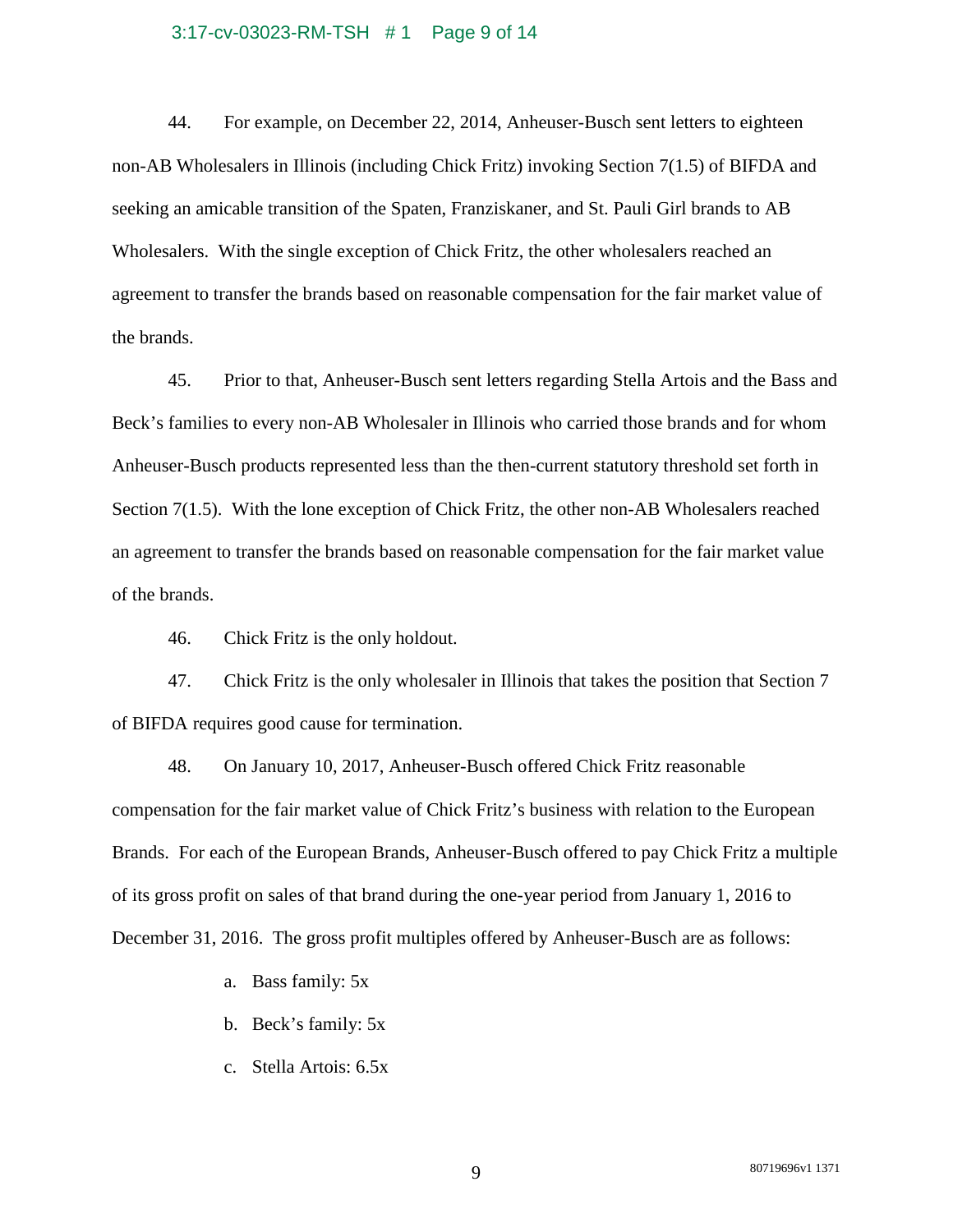## 3:17-cv-03023-RM-TSH # 1 Page 10 of 14

d. Spaten family: 5.5x

e. Franziskaner family: 5.5x

f. St. Pauli Girl family: 5x.

49. Anheuser-Busch's use of gross profit multiples to calculate the fair market value of the European Brands is the generally accepted method used to value brand distribution rights.

50. It is consistent with the method that Illinois beer wholesalers have used in numerous transactions over the years to value brand distribution rights.

51. A multiple of gross profit is a method of valuing brand distribution rights based on the profits earned by the wholesaler selling the brand. Typically in a brand transfer, a wholesaler is paid some multiple of its gross profit on sales of the relevant brand(s) for a specified time period.

52. Reasonable compensation for the fair market value of Chick Fritz's business with respect to each of the European Brands is not more than the multiples offered by Anheuser-Busch on January 10, 2017.

53. In response to Anheuser-Busch's January 10, 2017 offer of reasonable compensation, Chick Fritz's attorneys sent a letter dated January 23, 2017, disputing that Section 7(1.5) of BIFDA applies to terminations without cause. Chick Fritz's attorneys wrote: "Only where good cause exists *and the brands being terminated represent 10% or less of the total annual volume of the wholesaler's business* does the mechanism you refer to [Section 7(1.5)] apply." (Emphasis original.)

54. Chick Fritz's argument would turn the statute on its head. Wholesalers who are terminated for cause do not receive reasonable compensation for the fair market value of their business under BIFDA. To the contrary, the reasonable compensation provision set forth in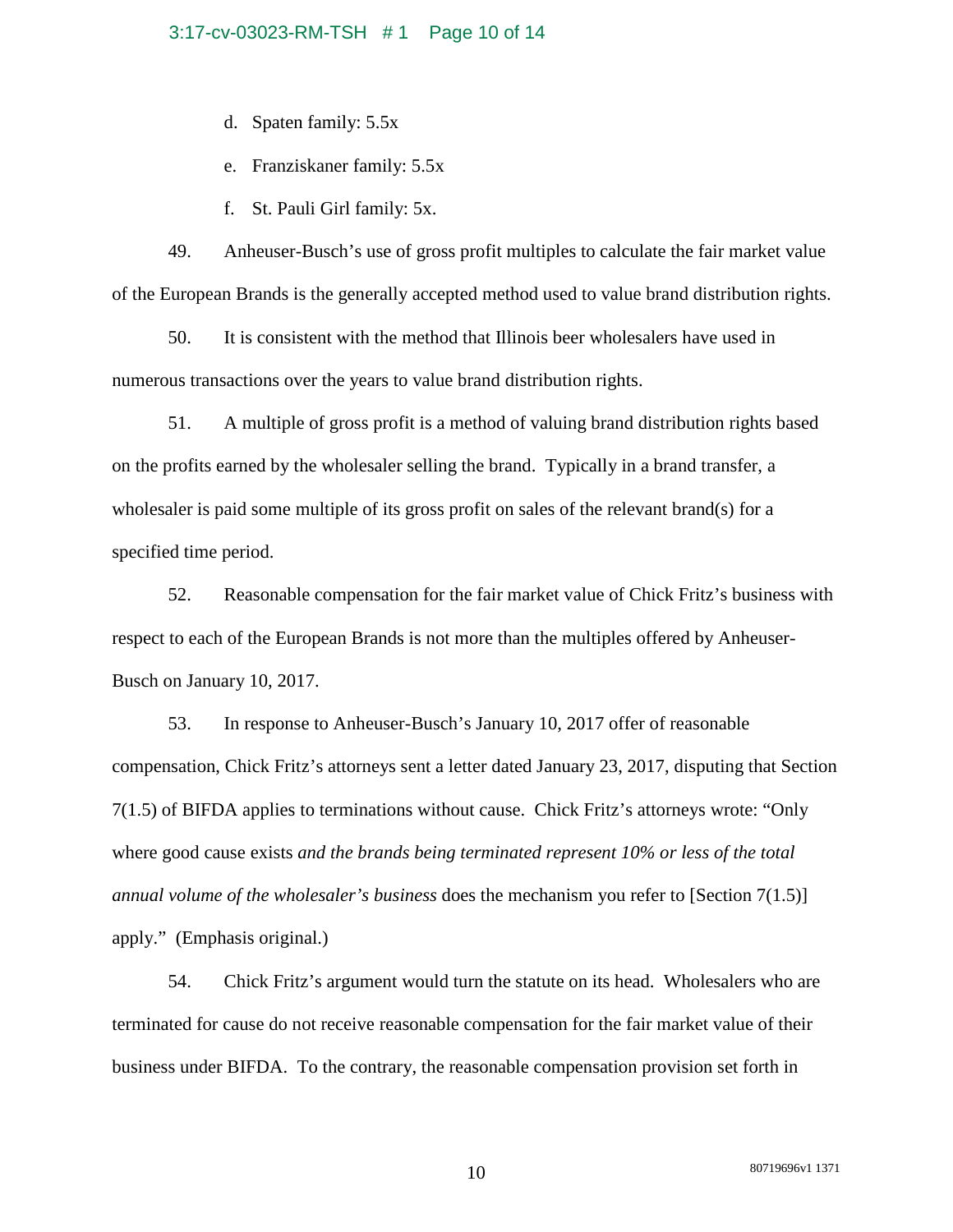#### 3:17-cv-03023-RM-TSH # 1 Page 11 of 14

Section 7 of BIFDA specifically refers to situations where brewers cancel, terminate, or fail to renew a distribution agreement "except as provided in this Act," or where a brewer "unlawfully denies approval of, or unreasonably withholds consent, to any assignment, transfer or sale of a wholesaler's business assets or voting stock or other equity securities." 815 ILCS 720/7(1).

55. In its response to Anheuser-Busch's January 10, 2017 offer, Chick Fritz did not dispute that the gross profit multiples offered by Anheuser-Busch constituted reasonable compensation for the fair market value of Chick Fritz's business with relation to the European Brands.

56. Chick Fritz does not dispute that the European Brands represent 10% or less of the total annual volume of its business for all beer products supplied by all brewers.

57. Chick Fritz's attorneys threatened the "commencement of an appropriate civil action to prevent Anheuser-Busch's threatened misconduct."

#### **COUNT ONE**

#### *Declaratory Judgment Regarding Application of BIFDA Section 7*

58. Anheuser-Busch realleges and incorporates by reference paragraphs 1 through 57 as if set forth at length herein.

59. As a brewer that has provided a notice of termination to Chick Fritz, Anheuser-Busch is obligated to pay Chick Fritz reasonable compensation for the fair market value of Chick Fritz's business with relation to the European Brands.

60. On January 10, 2017, Anheuser-Busch offered to pay Chick Fritz reasonable compensation for the fair market value of its business with relation to the European Brands.

61. Chick Fritz does not dispute that the European Brands represent 10% or less of the total annual volume of its business for all beer products supplied by all brewers.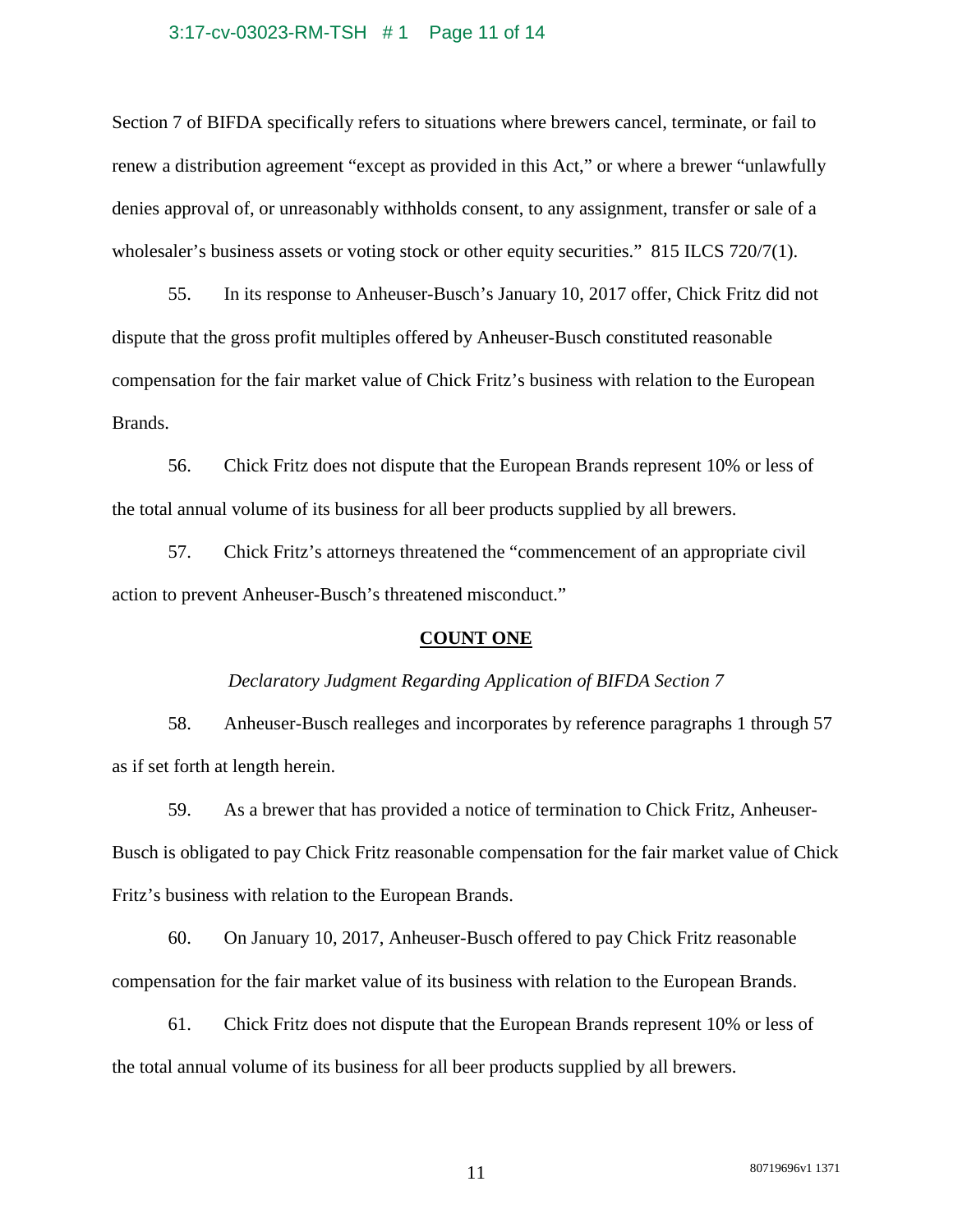## 3:17-cv-03023-RM-TSH # 1 Page 12 of 14

62. Because Anheuser-Busch has agreed to pay reasonable compensation for the fair market value of Chick Fritz's business with relation to the European Brands, and the total annual volume of all beer products supplied by Anheuser-Busch to Chick Fritz represents 10% or less of the total annual volume of Chick Fritz's business for all beer products supplied by all brewers, Section 7(1.5) of BIFDA applies.

63. Chick Fritz disputes that Section 7(1.5) of BIFDA applies.

64. Pursuant to BIFDA Section 9(2), 815 ILCS 720/9(2), "[a] brewer or wholesaler may bring an action for declaratory judgment for determination of any controversy arising under this Act or out of the brewer and wholesaler relationship."

65. Based upon the foregoing facts, there presently exists an actual, justiciable controversy between the parties as to whether Section 7(1.5) of BIFDA applies with respect to the termination of Chick Fritz's right to distribute the European Brands.

## **COUNT TWO**

## *Declaratory Judgment Regarding Reasonable Compensation*

66. Anheuser-Busch realleges and incorporates by reference paragraphs 1 through 65 as if set forth at length herein.

67. On January 10, 2017, Anheuser-Busch offered to pay Chick Fritz reasonable compensation for the fair market value of its business with relation to the European Brands by offering the following multiples of gross profit for the following brands:

a. Bass family: 5x

- b. Beck's family: 5x
- c. Stella Artois: 6.5x
- d. Spaten family: 5.5x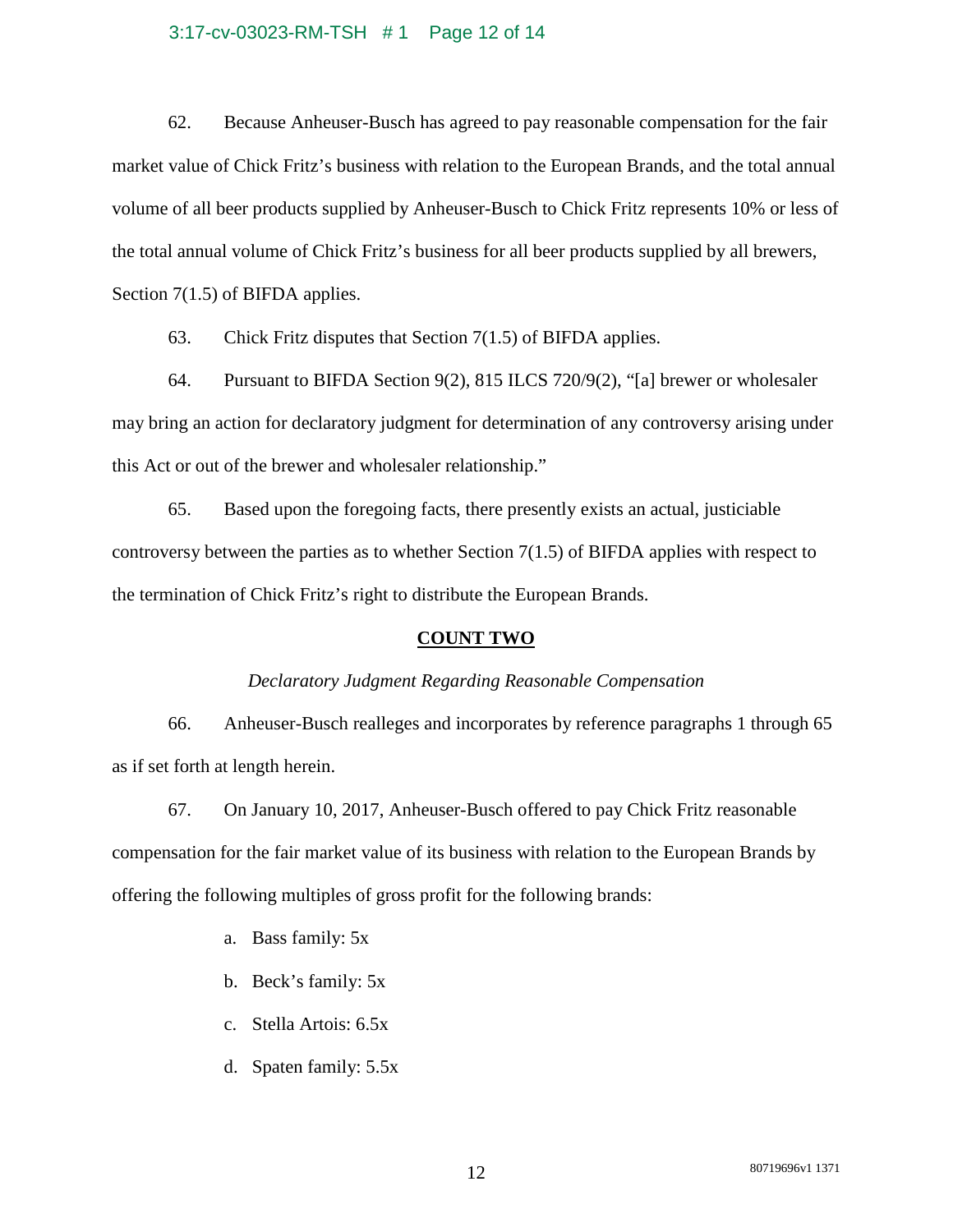## 3:17-cv-03023-RM-TSH # 1 Page 13 of 14

e. Franziskaner family: 5.5x

f. St. Pauli Girl family: 5x.

68. Reasonable compensation for the fair market value of Chick Fritz's business with respect to each of the European Brands is not more than the multiples offered by Anheuser-Busch on January 10, 2017.

69. Chick Fritz responded to Anheuser-Busch's offer of reasonable compensation by alleging that Anheuser-Busch was attempting "to unlawfully terminate [its] distribution rights" and demanding that Anheuser-Busch "rescind and withdraw in writing the purported termination."

70. There presently exists an actual, justiciable controversy between the parties regarding reasonable compensation for the fair market value of Chick Fritz's business with relation to the European Brands.

## **PRAYER FOR RELIEF**

WHEREFORE, Anheuser-Busch prays:

(a) That the Court enter a declaratory judgment that the process set forth in BIFDA Section 7(1.5), 815 ILCS 720/7(1.5), applies to the termination of Chick Fritz's distribution rights in this matter because the total annual volume of all beer products supplied by Anheuser-Busch to Chick Fritz represents less than 10% of the total annual volume of Chick Fritz's business for all beer products supplied by all brewers;

(b) That the Court enter a declaratory judgment that Anheuser-Busch offered Chick Fritz reasonable compensation for the fair market value of Chick Fritz's business with relation to the European Brands it distributes; and